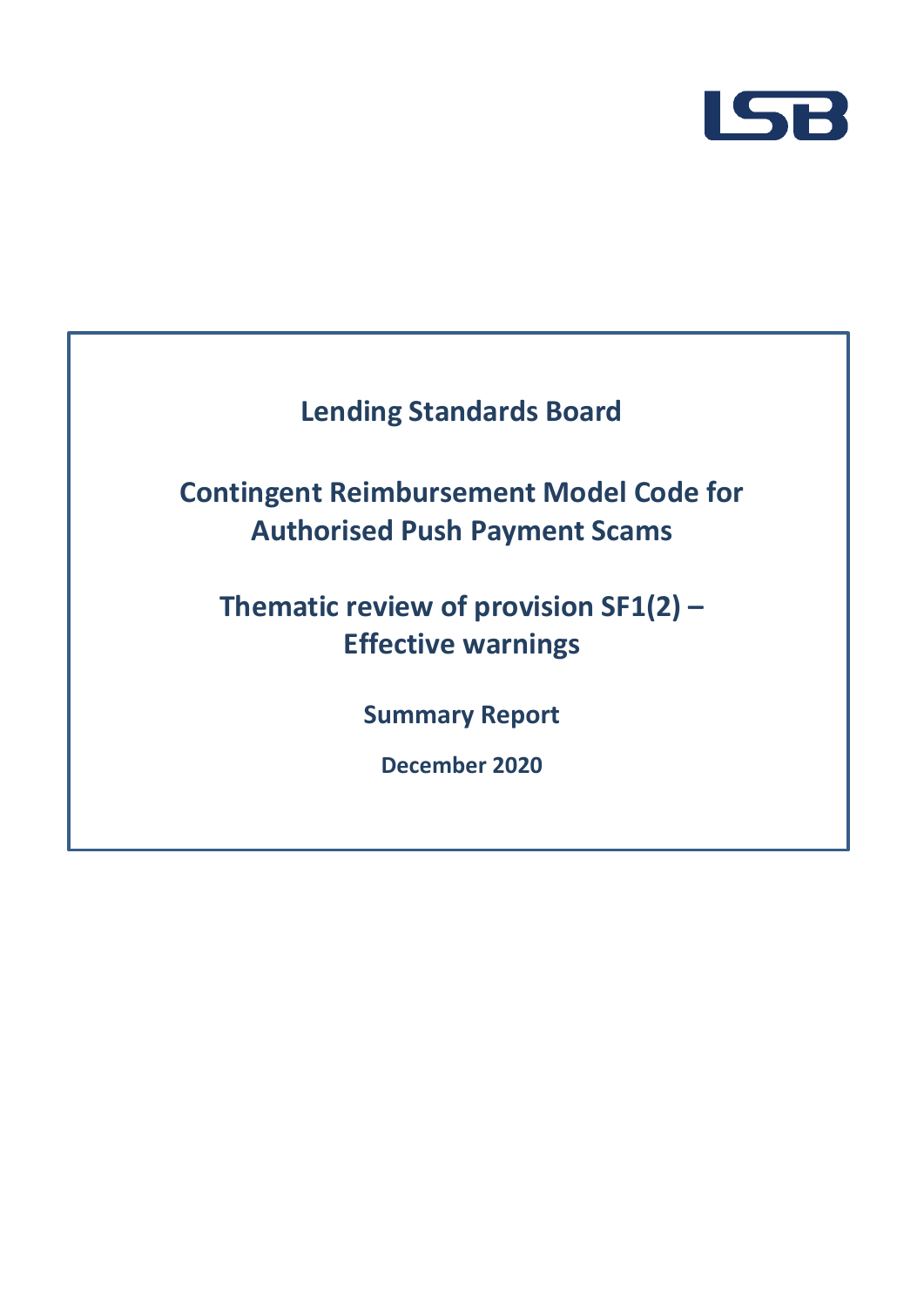#### **Contents**

| 1           |  |
|-------------|--|
| $2^{\circ}$ |  |
|             |  |
|             |  |
|             |  |
| 3           |  |
|             |  |
|             |  |
|             |  |
|             |  |
|             |  |
| 4           |  |
|             |  |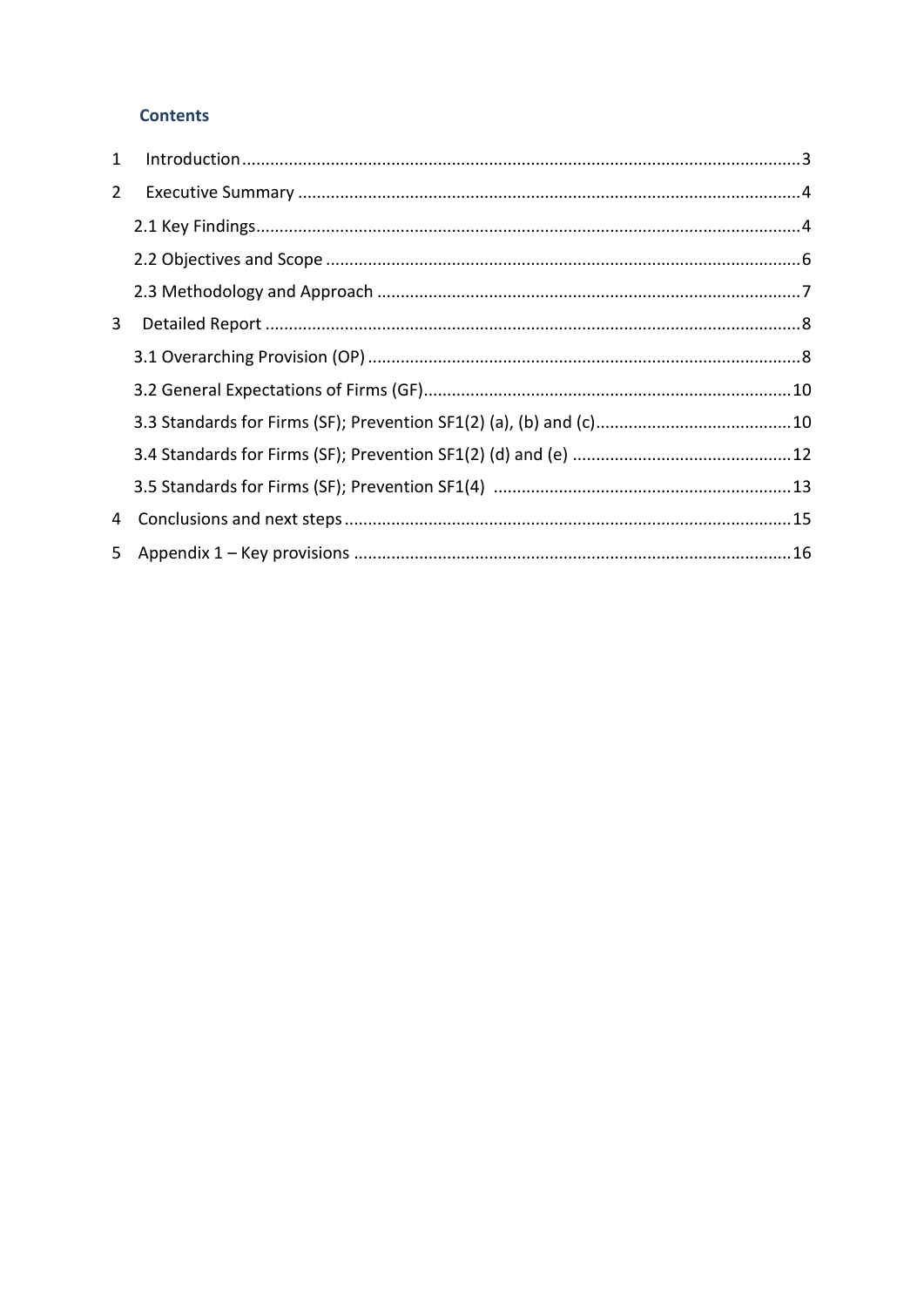#### <span id="page-2-0"></span>**1. Introduction**

The Contingent Reimbursement Model Code ('the Code') launched on 28 May 2019. The Code provides important protections for customers where they fall victim to authorised push payment (APP) scams, where customers are tricked into authorising a payment to an account that they believe belongs to a legitimate payee. The voluntary code was developed by the APP Steering Group and is aimed at reducing the occurrence of APP scams, and the impact that these crimes have on consumers, micro-enterprises and small charities. There are currently nine payment service providers ('firms') signed up to the Code.

On 1 July 2019, the Lending Standards Board (LSB) became the official governing body for the Code, with responsibility for independent oversight of its implementation and ongoing adherence by the industry. The role of the LSB is to ensure that the Code is being adhered to by firms and that it remains effective in helping deliver fair outcomes by preventing and protecting customers from APP scams.

Within the Annual Business Plan 2020, the LSB committed its intention to undertake a thematic review of how firms have implemented provision SF1(2) in relation to effective warnings. This review took place during August to November 2020, and involved all nine Code signatories.

The Code requires that where firms identify APP scam risks in a Payment Journey, they should take reasonable steps to provide their customers with effective warnings, which should include appropriate actions for those customers to take to protect themselves from APP scams.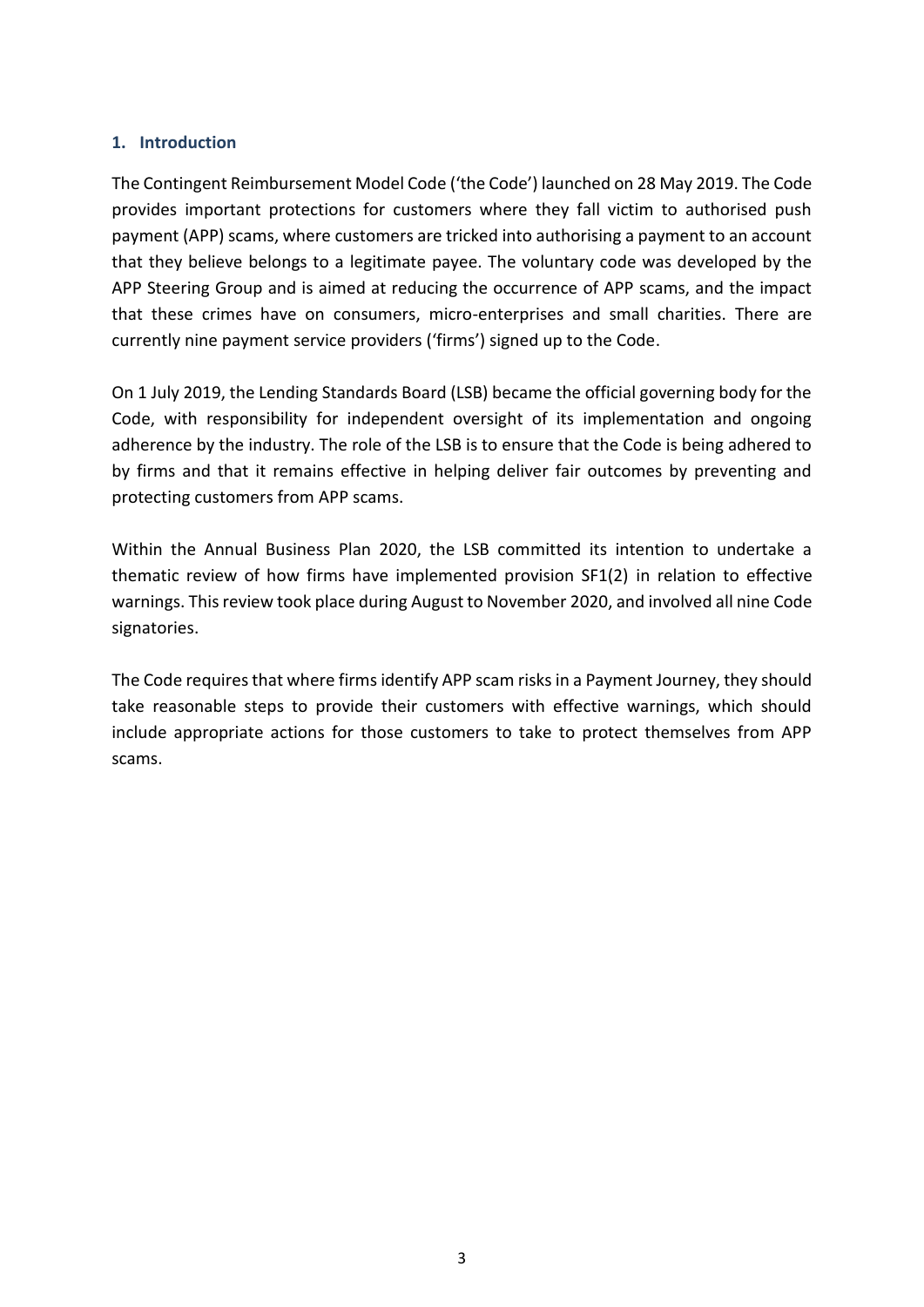#### <span id="page-3-0"></span>**2. Executive Summary**

#### **Background**

All nine firms signed up to the Code as of 1 July 2020 were included within this review. Within all firms visited, there continues to be an element of embedding processes and operations, and an ongoing cycle of review and learn, with an aim of improving the types and content of warnings provided across all digital and interactive dialogue channels.

#### <span id="page-3-1"></span>**2.1 Key Findings**

Overall, we found that firms had approached the implementation of effective warnings as a key tool in efforts to prevent APP scams taking place. It was acknowledged by all participants that warnings could be improved and enhanced but they could not prevent all occurrences of customers falling victim to scams. Most firms were in the process of reviewing the warnings in place and many had change programmes underway with a view to improving the design and impact of warnings.

Some of the change programmes were intended to create more dynamic and targeted warnings based on the type of transaction taking place. From the evidence provided, the proposed improvements and enhancements could lead to the design of warnings that would cause a customer to stop and think before proceeding with a payment which may be at risk of being a scam. To be truly effective, firms need to continually evolve warnings to take account of an ever-changing scams landscape.

We noted that firms are trying to find a balance between displaying impactful warnings and not having too much friction in the payment journey for genuine transactions. In addition, all firms have improved the level of consumer education information provided, for example through fraud 'hubs' on websites, banner advertising and aftercare.

We did, however, identify some breaches of the Code within individual firms, together with key areas for improvement across the industry. However, the breaches are not systemic across the industry, and we will be working with firms to ensure where these have been identified, they are resolved as a matter of priority.

As detailed below, there are some key areas where we believe improvements are necessary and indeed found instances where no, or insufficient, warnings were provided in payment journeys which resulted in breaches of the Code. Further, there was a noticeable difference of approach, in some firms, between digital and branch/telephony channels, with the latter being focussed on colleague intervention and conversation as opposed to providing purely static warnings.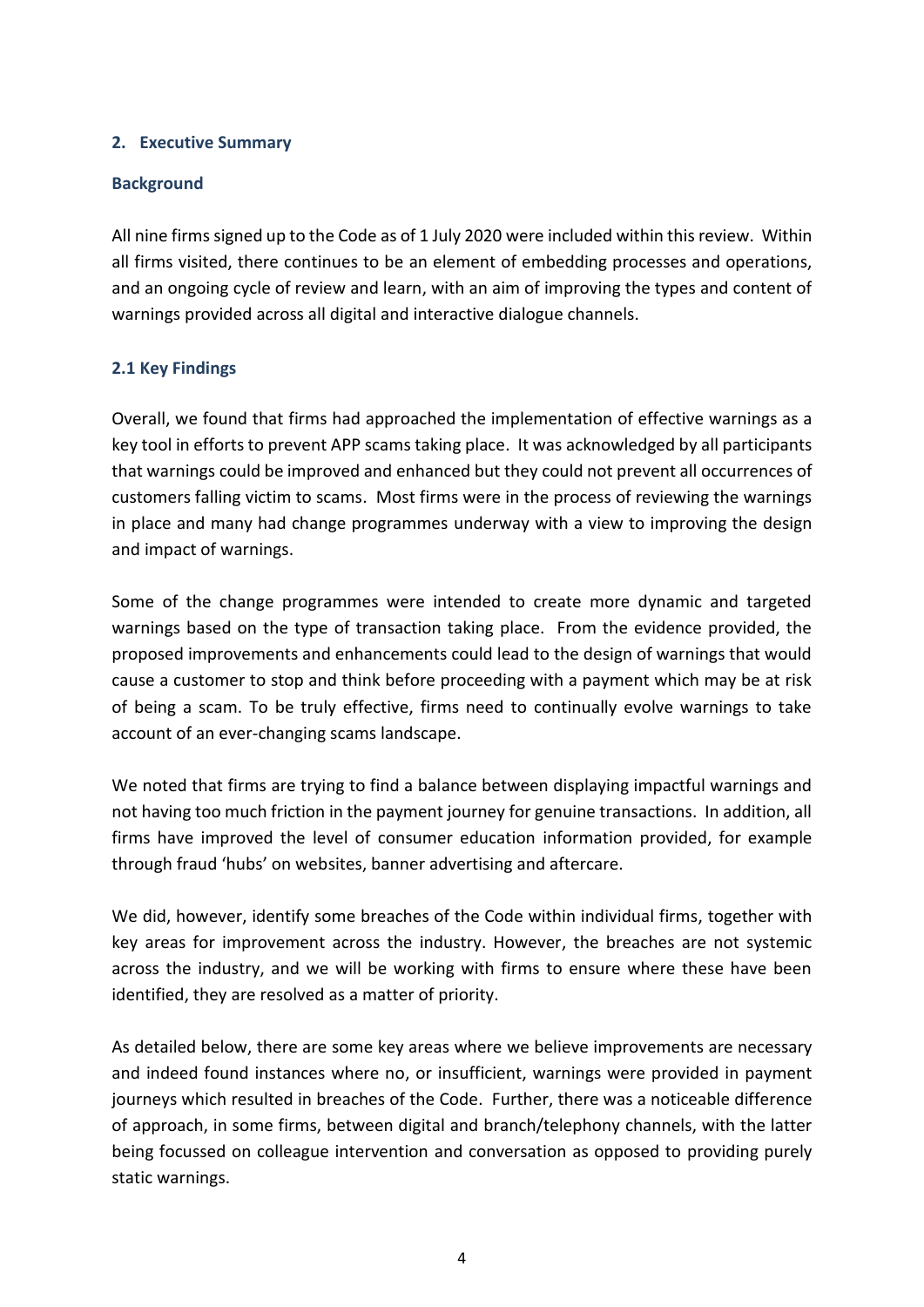Our concluding view is that there is still work to be done to meet all the requirements of the Code and reach a situation where all firms are displaying warnings which are effective in making a customer stop to carefully consider whether the payment should be made. Any findings identified will also be considered as part of the wider work we are undertaking in reviewing the whole of the CRM Code.

The key areas for improvement fell within five areas:

- **Effective warnings not provided**  There was an absence of warnings in some payment journeys, which has resulted in breaches of the Code. This was identified in a limited number of firms across differing payment channels. This is taken into account when firms assess liability for reimbursement of claims.
- **Assurance and oversight** There was a lack of defined assurance programmes or oversight within some firms. Quality Assurance (QA) often relied upon existing processes but without any evidence of how these have been adjusted to take account of the Code.
- **Arbitrary thresholds** Thresholds are being applied which are usually based on monetary amounts, often resulting in transactions below these thresholds either not receiving a warning, or receiving only some static text as a warning. Whilst the Code provides for warnings to be delivered on a risk based approach, particularly to avoid overuse and this then becoming ineffective, we were unable to evidence the basis for these thresholds. Our concerns therefore are based on the increased risk to customers who may fall victim to scams below these threshold amounts.
- **Formalisation of process** There is a varied approach to governance of the Code, with some firms needing to develop more formalised and documented policies and procedures to aid in the design, implementation, review and enhancement of warnings.
- **Warning criteria –** The content of warnings still requires further development across all nine firms. Firms are at different points in the evolution of warnings but all require some element of improvement. Firms are not always using the data and MI available to help enhance and improve warnings.

It should be noted that the scope and purpose of this review was not designed for the LSB to provide an opinion on whether the warnings we reviewed had been, or would be, effective in preventing a customer from becoming a victim of a scam. The provision of effective warnings is just one of a number of different elements within the CRM Code which are designed to reduce the occurrence of scams and offer protection to customers.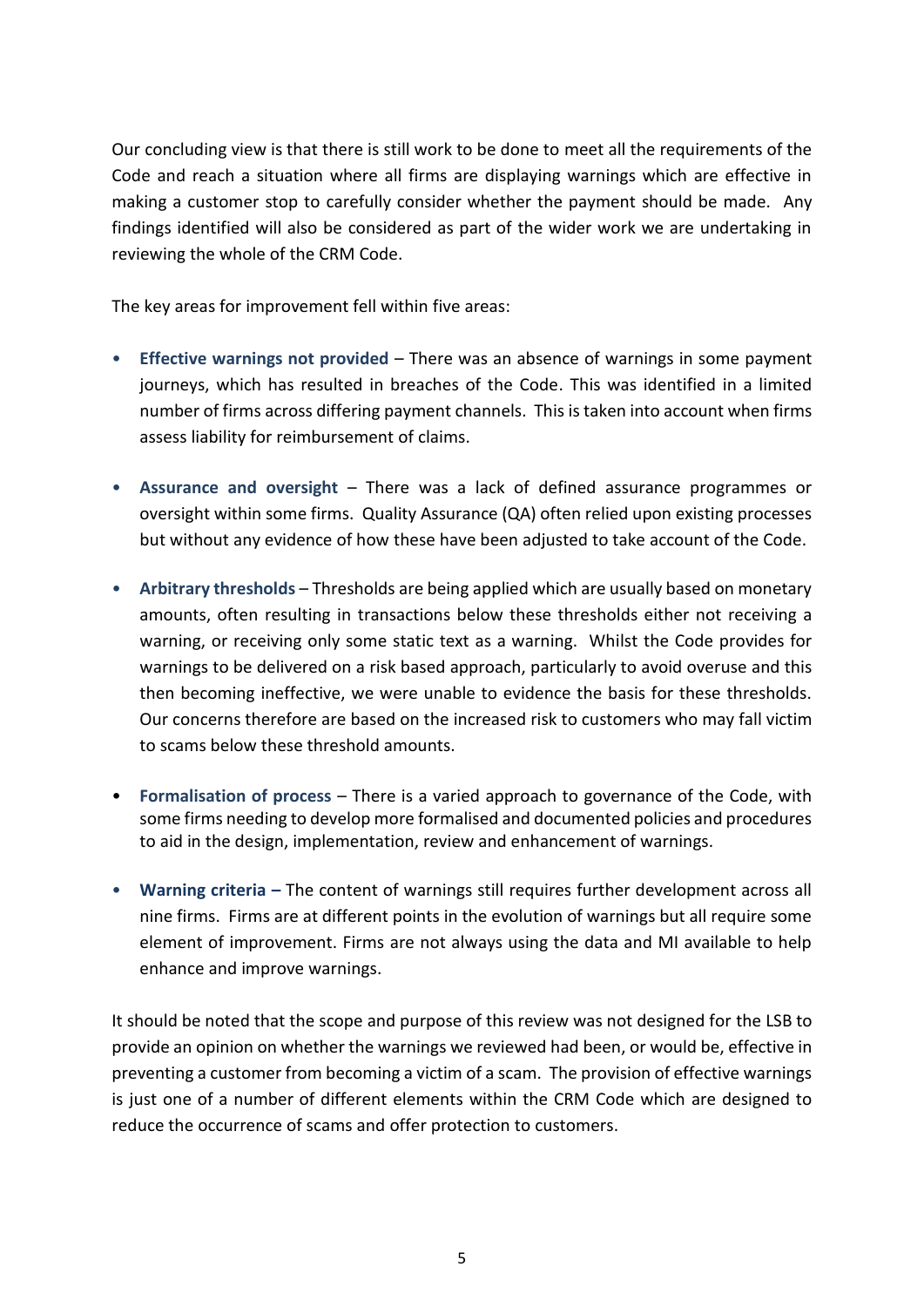#### <span id="page-5-0"></span>**2.2 Objectives and Scope**

The objective of this review was to assess the interpretation and implementation of provision SF1(2), as detailed within Appendix  $1 -$  [Key provisions,](#page-15-0) and its effectiveness in delivering fair outcomes for customers, with a view to ensuring consistency across signatories of the Code.

The review assessed whether the systems, processes and controls in place maximised the opportunity to create and provide warnings, which would reasonably be expected to be effective in discouraging a customer from proceeding with a payment which might result in them being a victim of an APP scam. Where 'warnings' are referenced below, these refer to warnings as required under the Code. The review encompassed the following areas:

- The governance for creating and introducing warnings, including: any approval process, management information (MI) and internal quality assurance (QA), risk and control management, and ongoing oversight to ensure warnings meet the requirements of the Code. (OP) 3.1
- Policy and process around the creation and implementation of warnings, throughout the whole life cycle, with particular focus on how the warnings are deemed to be effective, and ensuring all warnings and education are clear, fair and not misleading (e.g. written in plain language) including within any aftercare offered. (OP) 3.1
	- − How firms consider vulnerable and potentially vulnerable customers within policy, process design, controls and oversight for warnings to ensure greater levels of protection. (OP)3.1 (SF)3.5
- The training and education provided to staff who are involved in the provision of warnings, including branch and telephony staff. (OP)3.1 (GF) 3.2
- How warnings are considered and created for each transaction channel available to the customer where they may fall victim to an APP scam. This included how focussed and prominent the warning is to the customer, in that a reasonable expectation can be evidenced that the customer will not miss or misinterpret the warning. Dependent upon the composition of each firm, the channels where warnings may be delivered are:
	- − Digital (potentially online and via mobile app)
	- − Telephony
	- − Branch (SF) 3.3
- The decisioning process for determining which warnings will be given and where in the payment journey these are deemed as required. (SF) 3.3
- How firms have considered tailoring warnings to the specific nature of the scam and channel of payment, in order to evidence how the warnings can be deemed effective across all channels and recognised scam types. (SF) 3.4
- Any limitations with regard to where a warning is provided. For example, whether monetary threshold limits apply which may impact the provision of a warning. (SF) 3.3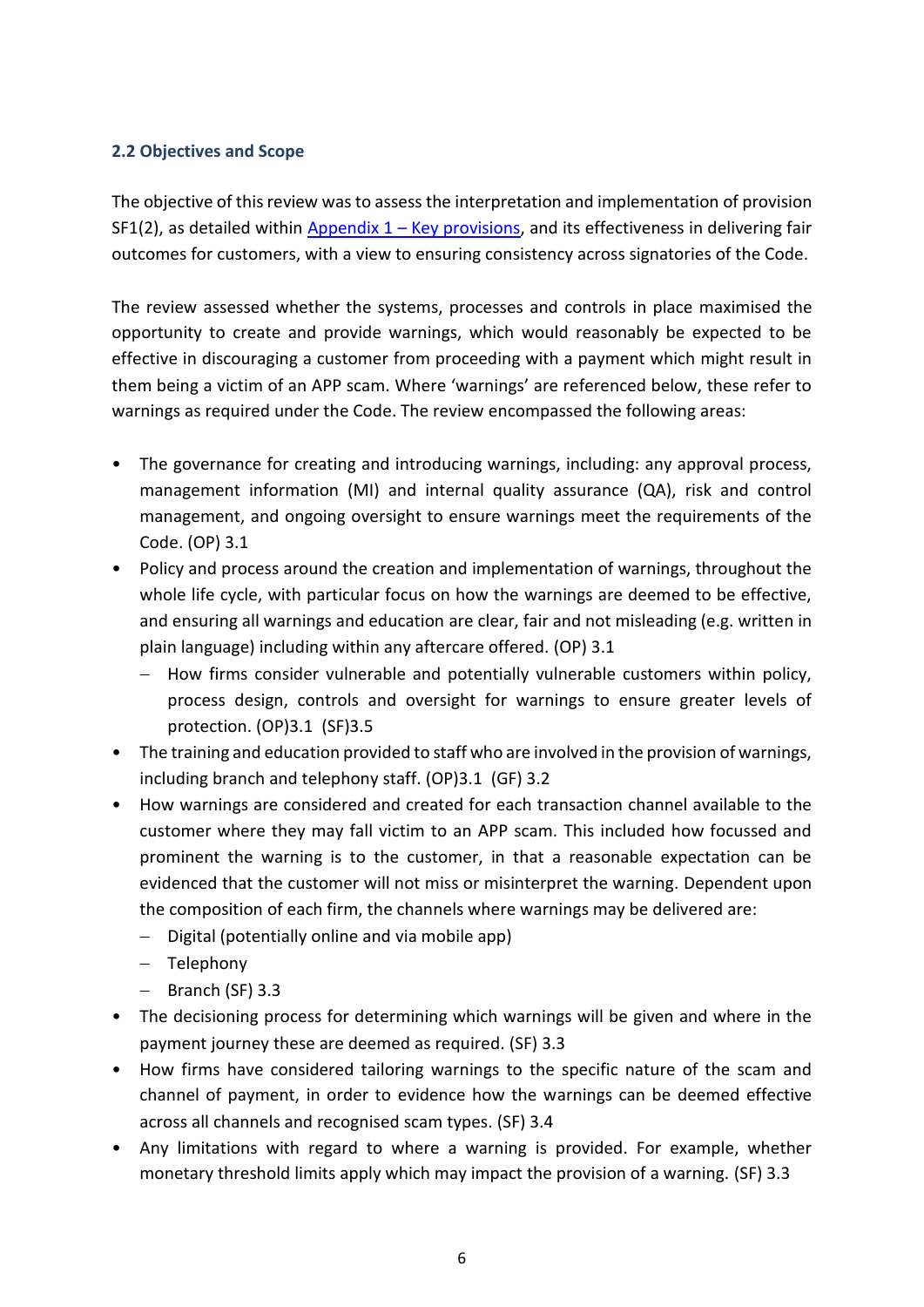- How system and user acceptance testing of the warnings firms intend to put in place is considered, to ensure their effectiveness is considered pre-implementation. (SF) 3.4
- How the effectiveness of each warning is assessed post implementation, and how lessons learned from previous scam transactions are used to improve warnings. (SF) 3.4
- Provision of consumer education related to warnings, including as part of any aftercare provided in line with requirements under the Code. (GF) 3.2

#### **Out of Scope**

The scope of the review did not include any APP scam case sample testing to determine and conclude on the operating effectiveness of the design of warnings across their relevant payment channels.

Future thematic reviews conducted by the LSB will include APP scam case sample testing, as appropriate to the scope of the assessment.

### <span id="page-6-0"></span>**2.3 Methodology and Approach**

The review was conducted across several stages set out as follows:

- Firms were asked to complete a request for information. This was to provide the LSB with an overview of key processes, including supporting information and documentation.
- The LSB completed a desktop review of the information received, which was followed up with a series of online meetings with each individual firm involved (due to the Coronavirus pandemic, travel restrictions and associated remote working conditions). These meetings were undertaken to help aid understanding in how, following the launch of the Code, the policies, procedures and training in respect of provision SF1(2) have been implemented across all relevant channels during the pre and post implementation process for delivering effective warnings.
- During conclusion of the online meetings, the LSB held a close out session with each firm to discuss the initial findings from the review. This was followed up with a further request for information (where the LSB considered this necessary) to complete the assessments.
- An individual report, setting out the LSB's findings from the review assessment, has been issued to each firm, including any required actions which will be tracked through to completion.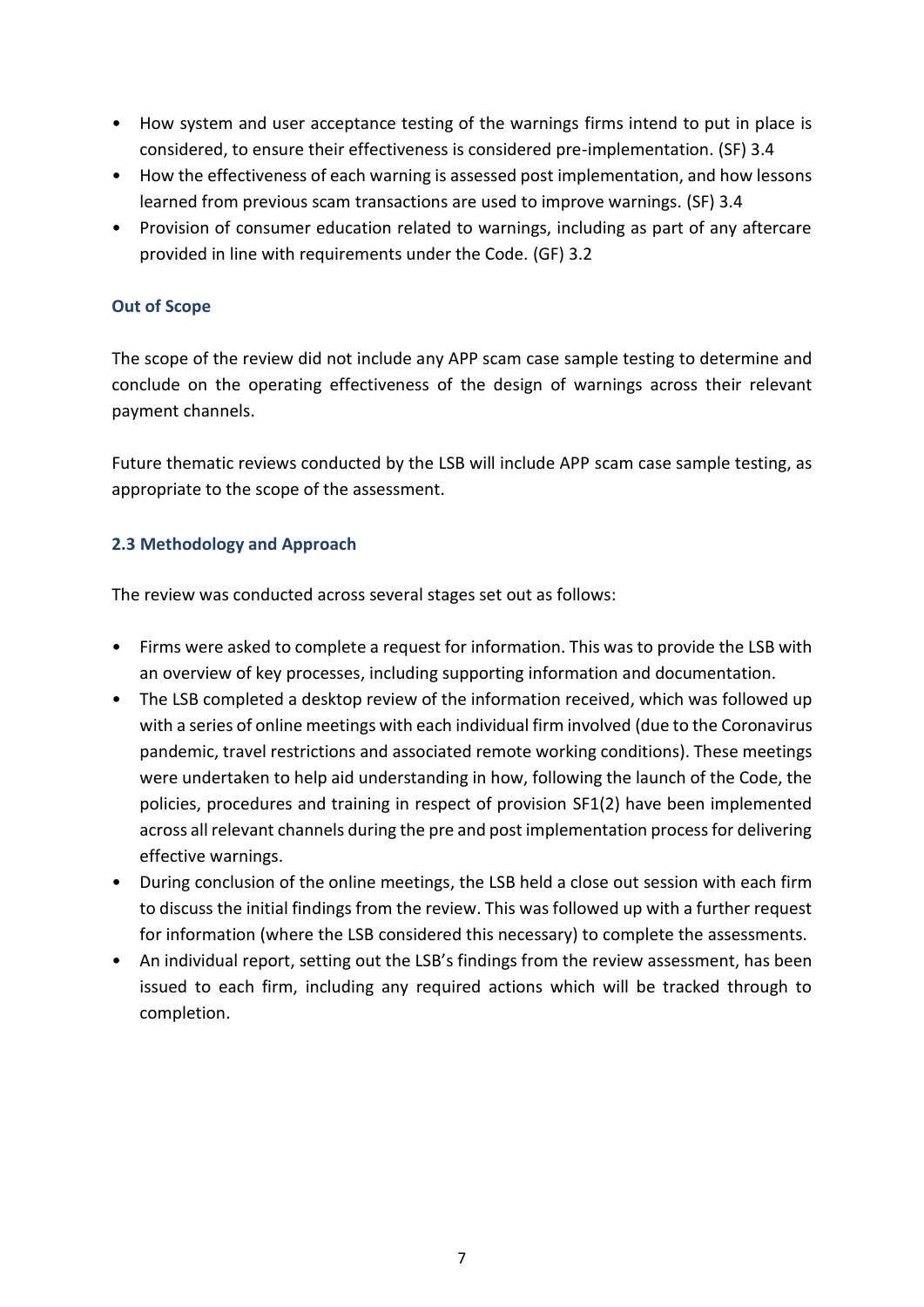#### <span id="page-7-0"></span>**3. Detailed Report**

We have focussed the detailed report on the specific test areas reviewed in relation to the requirements of the whole of SF1(2), with areas of the scope related to governance, controls and oversight concentrated within the Overarching Provisions. Reference to each test area has been included within the scope noted earlier in the report. Appendix A contains the specific Code wording in relation to this thematic review.

#### <span id="page-7-1"></span>**3.1 Overarching Provision (OP)**

All firms have in place clear governance structures with defined accountabilities across their businessesfor the Code. We found that firms held regular discussions, with information being escalated throughout committees, to assist with the design and approval for the implementation of warnings. We believe that for some firms, the focus of the Management Information (MI) within these meetings needs to be adjusted. Currently the MI is often focussed on level of claims and post scam information, and whilst this is valuable information, we believe that firms should expand the level of data provided at an Executive level to ensure sufficient focus is also given to the prevention of scams.

Firms are beginning to make use of data obtained directly from within the payment journey, both before and after the transaction has occurred, as well as when a transaction does not proceed. This work is in the very early stages and therefore results are not fully visible. Whilst we cannot comment directly on the impact of this work on effective warnings it is an area that we would encourage firms to continue analysing.

The visibility of effective warnings through the differing governance structures was clear, however we did identify a lack of oversight and assurance in this area across a number of firms. A lack of quality assurance and oversight across any of the three lines of defence could leave firms at risk of not fully meeting their responsibilities under the Code.

Within the branch and telephony offerings, we identified that quality assurance processes were in place. However, we were unable to evidence that these had been adjusted sufficiently to take account of all the requirements of the Code when providing an effective warning.

The policy and process followed by firms for implementing effective warnings is established within all firms. This often includes an element of test and learn processes, with outputs being used to refine the warnings. We noted that, within some firms, these processes were rather informal and not recorded. This formalisation would better evidence the procedures undertaken for the provision of warnings, and how the success of these are quality assured across various channels. In addition, we believe that formal recording of processes would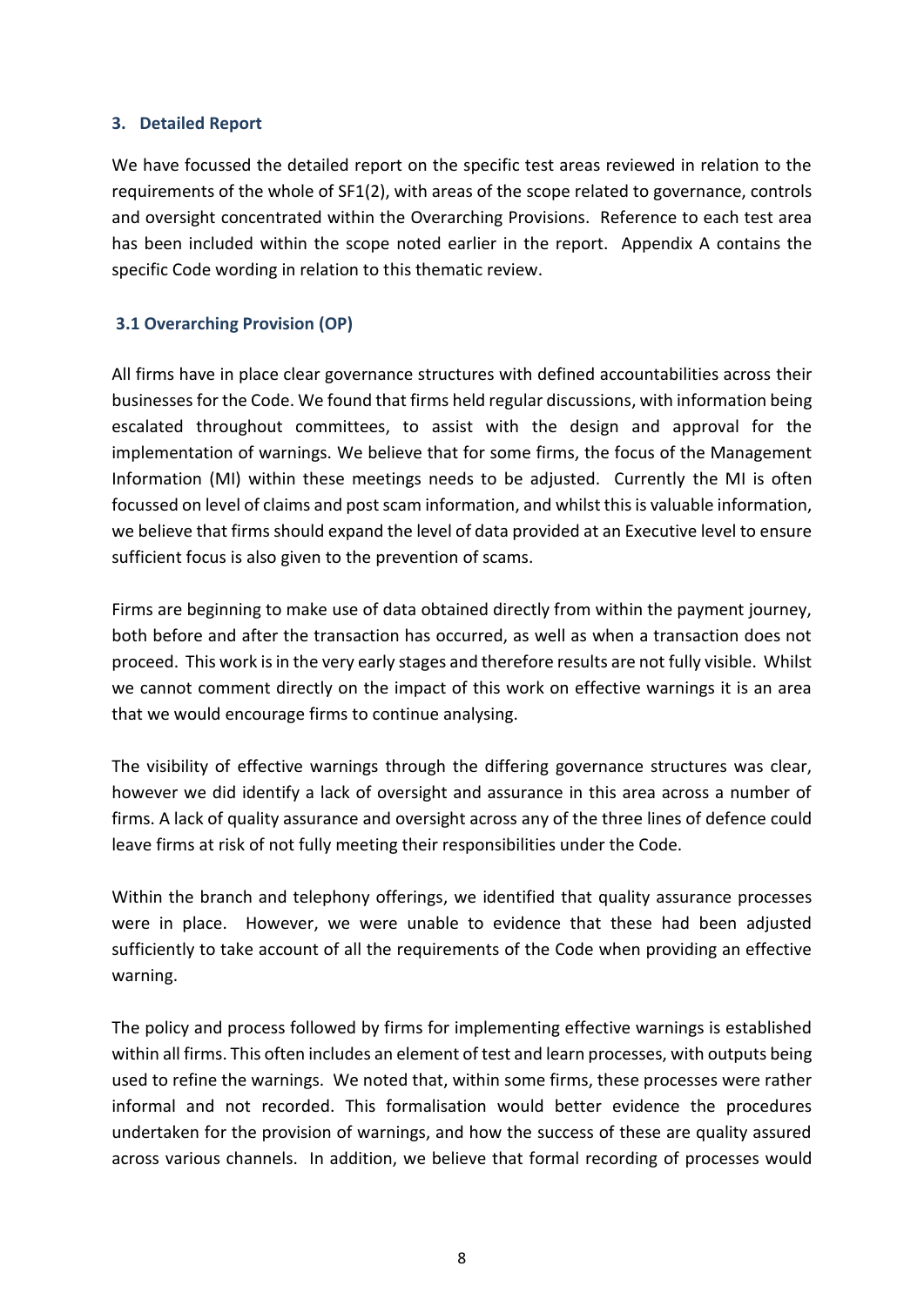help with succession planning, or where design of warnings is currently operating as a change programme, so that there is an opportunity to ensure 'business as usual' standards are in place.

The final area of scope for this test was focussed on the training of key members of staff involved in the provision of warnings. Structured training and competence programmes have been implemented by all firms, with a general focus on all aspects of the CRM Code. In addition, more job specific training has been provided in relation to effective warnings. For example, digital teams are provided with insight as to the reason and purpose of warnings, whereas branch and telephony staff receive training on how to converse with customers around scam dangers.

Within the scope of our review we could not confirm how successful the roll out of training was and we would recommend that firms continually review the refresher training given to staff in order to meet the requirements of the Code.

#### **Areas for improvement:**

- Governance approaches should not be focussed purely on claims and data related to APP scam cases. Firms should use all MI at their disposal to assist with the development of warnings and to report on their impact in preventing scams.
- Firms should formally document the procedures in place for designing, testing, implementing and assessing warnings across all channels to allow better evidence of reiterative review and to allow for succession planning.
- Increased analysis of MI and data at key points should continue to be developed for use in both monitoring the success, or otherwise, of warnings and continual development.
- Improvements are necessary to the oversight and assurance frameworks across all three lines of defence. Focus should be appropriate to the channel being overseen.

#### **Examples of Good Practice:**

- CRM specific forums and committees, incorporating key internal stakeholders, are helpful in ensuring warnings are regularly discussed and assessed.
- Focussed customer outcome initiatives, whereby firms are making better use of behavioural science and beginning to develop improved means of increasing customer feedback about the payment journey, are being used to design and improve warnings to increase customer protection.
- Accountability for the design and delivery of warnings is clearly defined and understood across firms.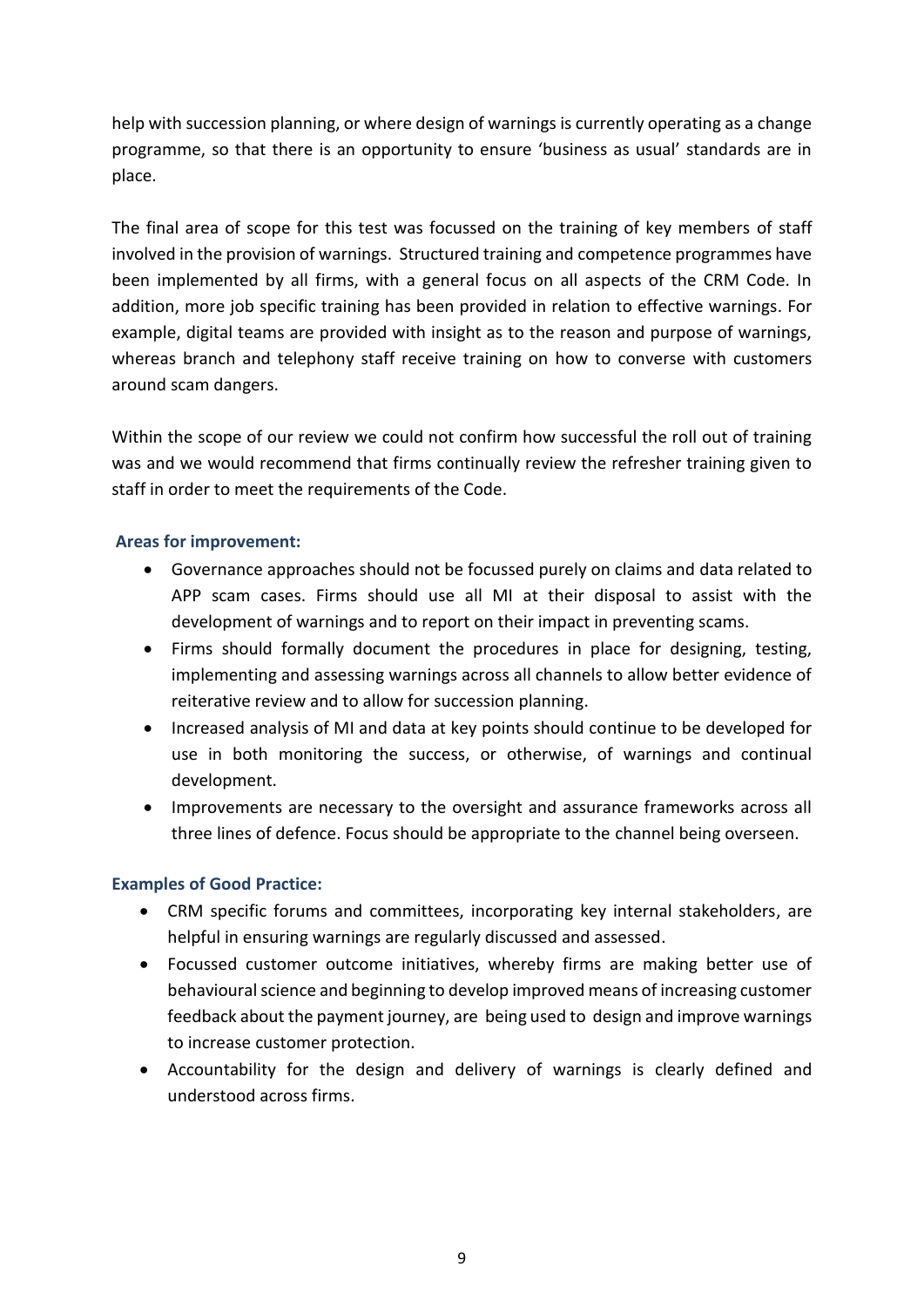#### <span id="page-9-0"></span>**3.2 General Expectations of Firms (GF)**

The raising of awareness and consumer education has increased across all signatory firms since inception of the Code. Throughout our review, we saw many examples of consumer education being developed or implemented which is aimed at APP scam prevention. A significant number of firms have developed a 'hub' within their main website containing information on scam awareness and prevention. There are many other examples being employed by firms such as: in-branch posters; digital advertisement banners; social media posts; and case study videos being made available.

At present a large proportion of the education is generic across the whole of the scams landscape. However, it is clear that firms' intentions are to be more innovative and impactful in providing targeted education to both customers and staff.

#### **Areas for improvement:**

• Firms should consider the development of more targeted education based on specific scam types. This is particularly important as part of any aftercare for customers.

#### **Examples of Good Practice:**

- The use of social media as a format for providing education on how to protect against scams is a useful tool, particularly given the rise in online spending over recent months.
- Links to external organisations are being utilised by firms to ensure the targeting of messages to specific customer types.
- Detailed 'hub' pages within websites are a good source of general information for customers.

#### <span id="page-9-1"></span>**3.3 Standards for Firms (SF); Prevention SF1(2) (a), (b) and (c)**

All firms within the scope of this review were able to evidence their approach to the provision of warnings across digital, branch and telephony channels. However, we did note some examples where warnings were not being provided, impacting all payment channels, which is a direct breach of the Code, resulting in a risk to customers and their ability to take any actions to protect themselves from scams.

This issue is not systemic across the industry, but we are working as a matter of urgency with individual firms to ensure that they comply with the Code where this issue has been identified. If a customer falls victim to a scam and no warning was provided, all firms have confirmed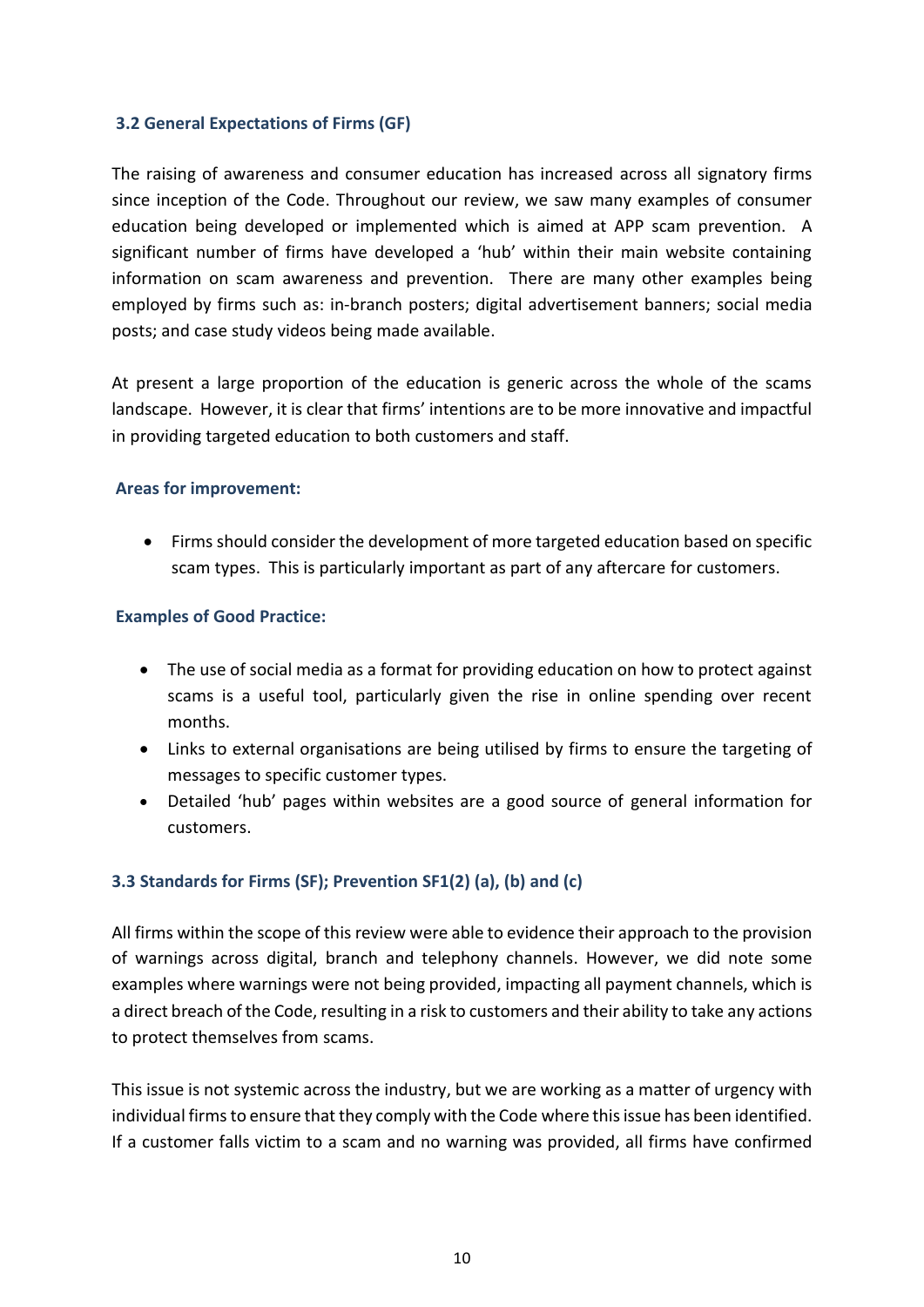that this is taken into account when assessing liability in reimbursement claims, while also considering all the circumstances at the time of the scam.

Firms' use of analytics, MI and identification of scam risks and scam payment types forms the basis of when effective warnings are displayed to customers. Warnings within the digital channels are typically provided where a customer has selected a new payee, or is amending an existing payee, with such warnings being displayed in a manner that would require the customer to take action to proceed, generally by making a positive election to continue with the payment despite the warning. We found varying approaches to how customers were able to abort transactions following the provision of warnings within digital channels. In some instances, the option to abort a transaction was less obvious on-screen than the option to confirm receipt of the warning and proceed. These options should both be clear and prominent, ensuring a customer is able to make an informed choice about whether to proceed or not. Firms should also ensure that the option to proceed does not amount to a customer declaration which could be construed as enforcing a customer to accept liability should they subsequently be found to have been a victim of a scam.

Within branch and telephony channels, the approach to the provision of warnings was often more script based, although as the Code is embedding further, there has been a move to more conversational approaches, during which staff are able to deliver any relevant warnings. On occasion, we were unable to clearly evidence the wording of the actual warnings given, particularly where this is more conversational and not recorded within the firm's system.

We identified some variations between firms in terms of threshold limit amounts, below which no effective warning is given, leading to a lack of protection for victims of lower value fraud. This naturally leads to inconsistency in customers receiving warning messages which in turn may result in unfair customer outcomes. Thresholds for the provision of warnings should not be used based on operational constraints or commercial costs. The provision of an effective warning should be based on the scam risks identified within the payment journey.

#### **Areas for improvement:**

- Firms should provide an effective warning at key points within the payment journey across all channels as specified within the Code.
- Warnings should be tailored to the scam risks and payment type to provide the best protection for customer relating to the payment type.
- Firms should ensure clear records are maintained of conversations with customers and the warnings which were provided, including consequences of proceeding, when dealing with customers in branch or by telephone.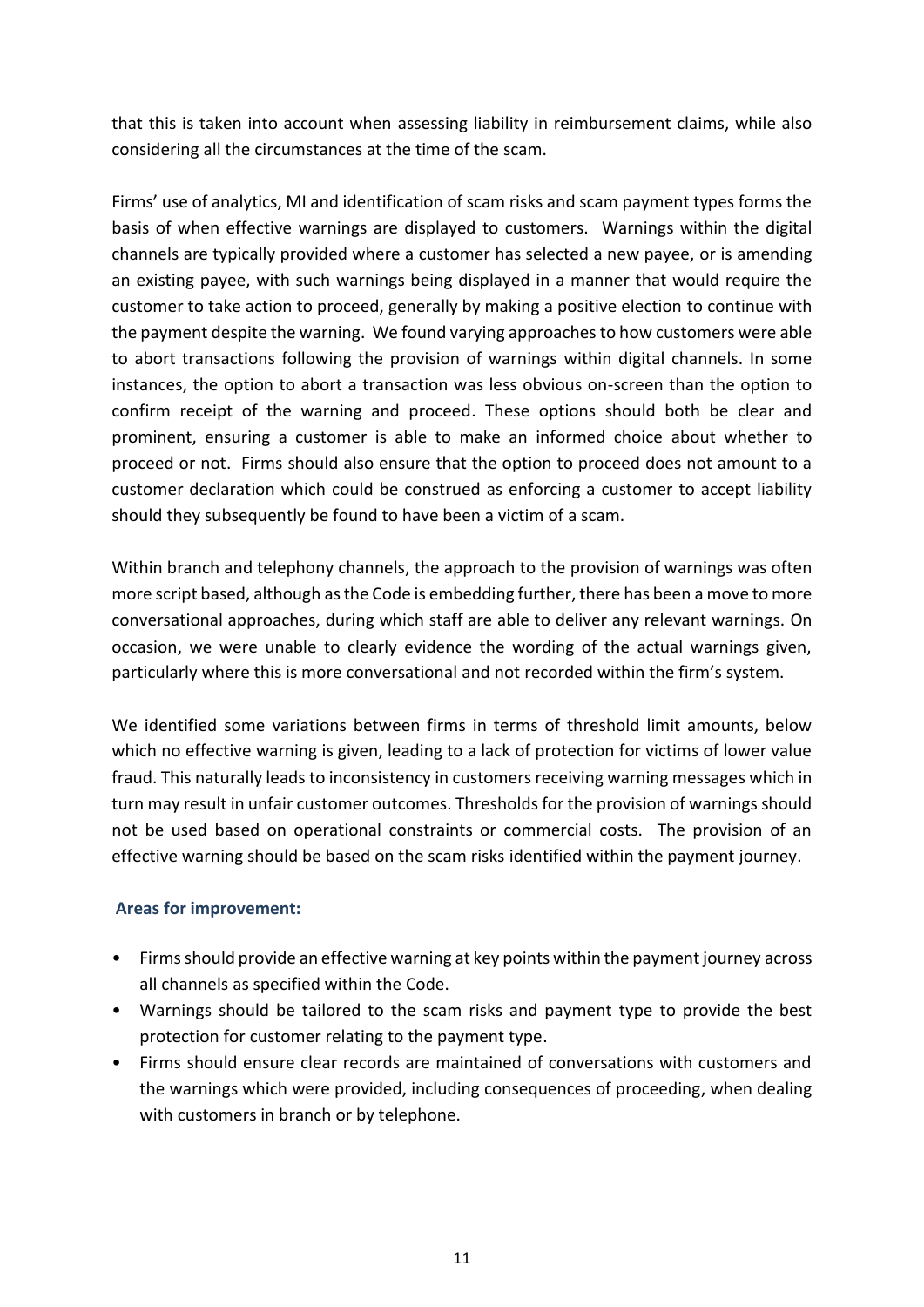- Thresholds for the provision of warnings should not be used based on operational constraints or commercial costs. The provision of an effective warning should be based on the scam risks identified within the payment journey.
- Firms should consider the wording used within warning messages to ascertain if a customer wishes to proceed with a payment to ensure this does not become a declaration of liability.

#### **Good Practice:**

• Dynamic feedback from customers in the development of warnings, together with feedback from those who have been a victim of a scam, is used by some firms as part of their cyclical process for reviewing and redesigning warnings.

#### <span id="page-11-0"></span>**3.4 Standards for Firms (SF); Prevention SF1(2) (d) and (e)**

Overall, we found that firms have made progress, since inception of the Code, in the design and content of effective warnings. Some have sought engagement from external sources to assist with how warnings are written and presented to ensure these are clearly understood by customers whilst making them aware of any actions necessary and the consequences of continuing with a payment.

The Code requires specific areas to be included within the content of warnings. There is further work for some firms in ensuring warnings are tailored to their customer base, particularly between personal and business customers. The changing nature of the scams landscape means that warnings need to be reviewed and amended regularly to reduce the risk of scams occurring. The example warnings provided to the LSB as part of this review, identified that some firms are further advanced in the design of content which could reasonably be expected to make customers stop and think before proceeding with a payment. However, this should not be a reason to avoid reviewing or updating warnings.

Some firms are still using static warnings, where every customer receives the same information regardless of scam risk or payment type. As mentioned previously, warnings should be tailored to the scam risks and payment type. This is an area where firms should ensure their continuous improvement programmes address the risks that a static approach has from a customer outcome perspective.

Typically, within digital channels, firms used a design, test and learn approach which incorporates an element of User Acceptance Testing (UAT). In many cases this testing was carried out by actual or prospective customers to obtain 'real life' feedback. We believe that this provides firms with a good opportunity to ensure the requirements of the Code were working in respect of warnings. An alternative model of internal testing of warnings by the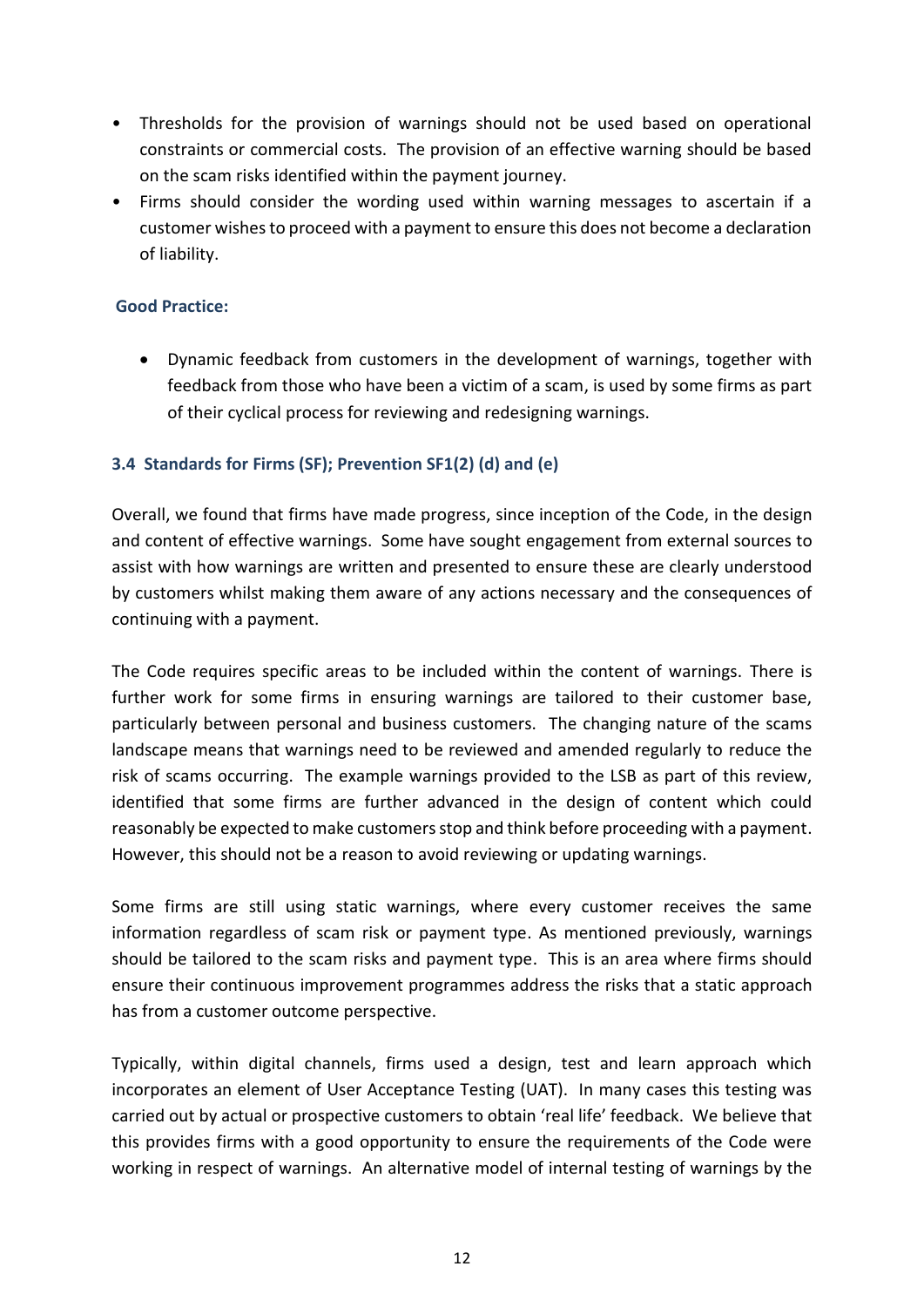firm itself carries a risk of losing the view of the actual end users. We noted, however, that some firms had conducted little post implementation testing or review of the impact that warnings were having on customers.

The branch and telephony channels have a mix across firms of scripted and conversational process for the delivery of warnings. The content of any scripts is usually designed to reflect that which is provided within the digital channel. Conversely, some firms have implemented a process to engage customers in more of a conversation to probe further before providing a warning. However, records are not always updated to confirm the conversation or delivery of the warning is left to the discretion of the staff member. Our view is that this could result in key messages being missed depending on the direction of the discussion.

#### **Areas for improvement:**

- Firms should make use of all MI, data and feedback from victims of scams to understand how the effectiveness of warnings can be improved to fully protect customers. Testing and review should not be a one off process but continue on a regular cycle.
- A mix of scripting and free format discussion would be most appropriate for voice channels. This would ensure key warnings are provided but leaves discretion to staff as to the point at which this is introduced within the conversation, with suitable oversight in place to ensure controls are embedded and learnings are drawn out.
- Whilst warnings should be tailored to the payment type, firms should also ensure the customer type, i.e. personal or business, is also considered when creating the content.

### **Good Practice:**

• Firms have engaged with a number of external sources to assist with the development of warnings, including behavioural scientists, consumer representatives and law enforcement.

### <span id="page-12-0"></span>**3.5 Standards for Firms (SF); Prevention SF1(4)**

Most firms acknowledged the challenge of designing warnings to provide enhanced protection for customersidentified as being vulnerable to scams, especially when considering the digital channels. Firms typically rely on organisation-wide vulnerable customer policies and processes, rather than a CRM specific version.

Given the prevalence of transactions conducted digitally, it is acknowledged that challenges exist in identifying customers vulnerable to scams, without prior knowledge of customers' circumstances or customers self-identifying where they have vulnerabilities. Some firms have begun to use claim data to identify customers who had fallen victim to a scam in the past due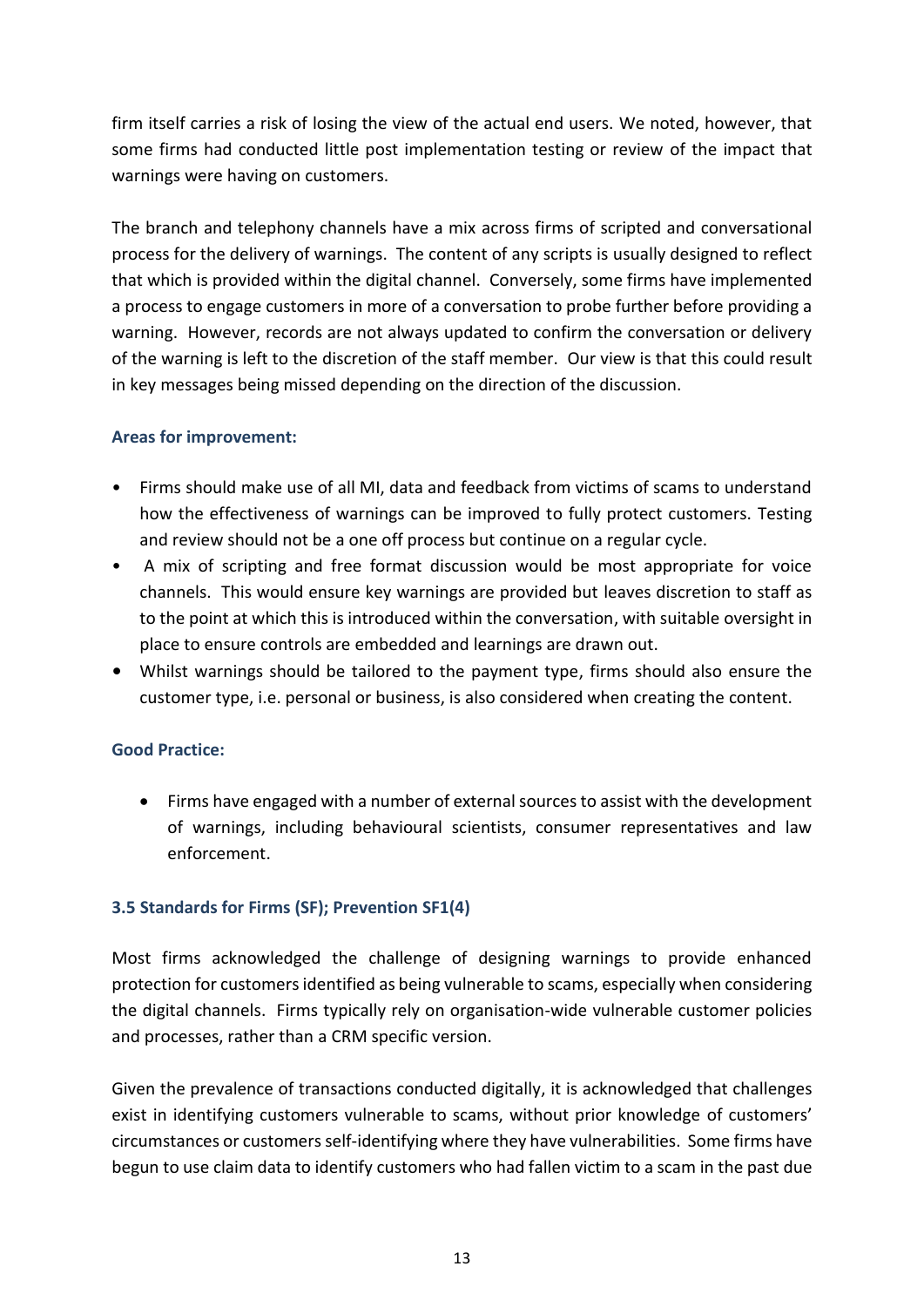to vulnerability and have implemented system rules which result in those customers being contacted to try to prevent them becoming a repeat victim. These rules ordinarily last for a fixed period of time.

Within branch and telephony channels, firms tended to rely on staff judgement and system flags to identify customers who may be more vulnerable to a scam. Staff have been provided with enhanced training covering scam types, and other key factors such as social engineering and how this affects customers.

#### **Areas for improvement:**

- Firms should continue to test, learn and adapt to ensure that customers who are vulnerable to scams are considered in the design and delivery of warnings.
- Firms should ensure that any vulnerability policies are adapted to take account of the requirements of the CRM Code.

#### **Good practice**

• Due to the current situation in relation to COVID 19, firms have increased their monitoring of customers who are vulnerable to scams beyond the usual parameters. Whilst this is a temporary position, it is helpful to ensure there is enhanced support at a time where there may be increased risk of scam activity due to the current global situation.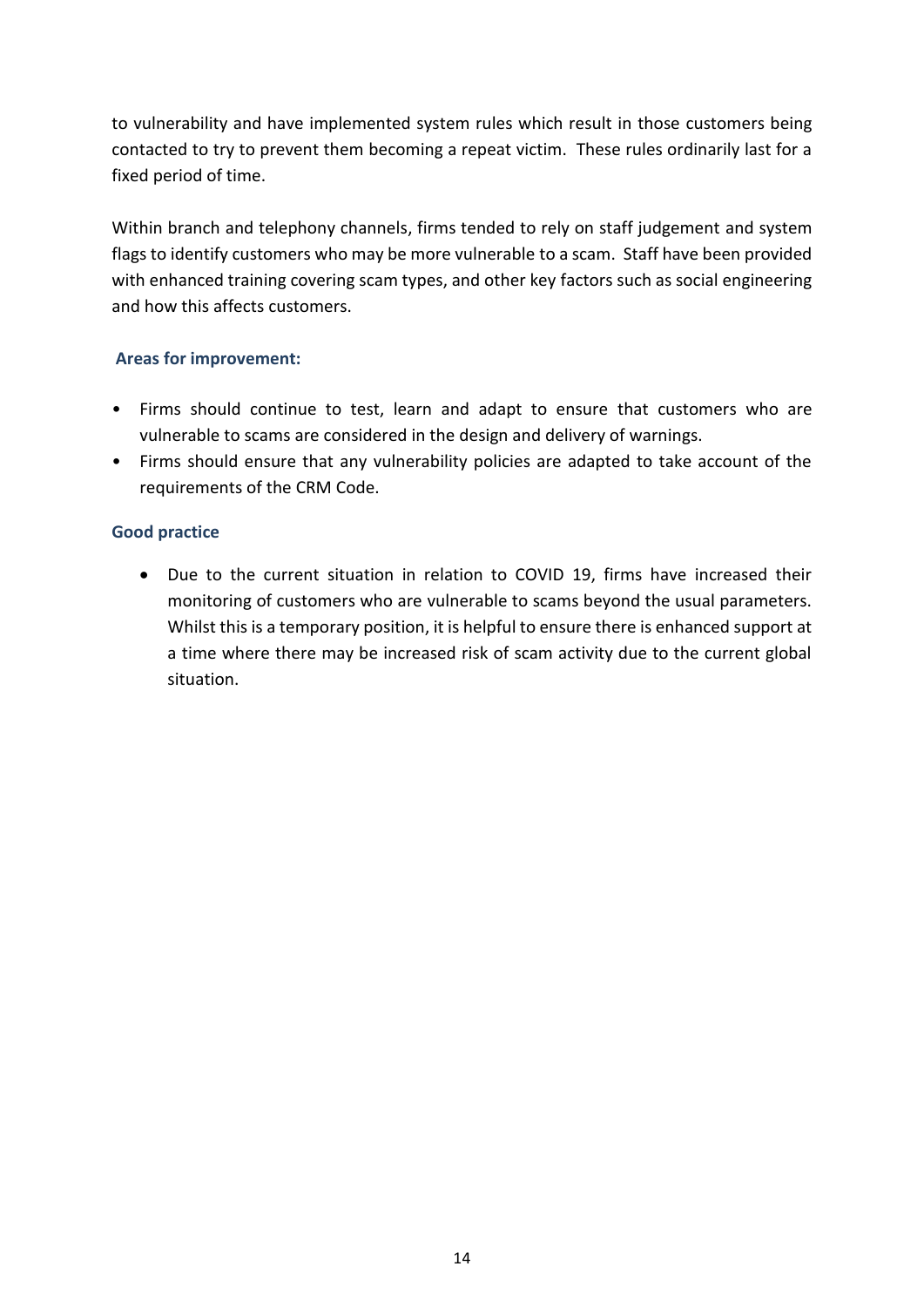#### <span id="page-14-0"></span>**4. Conclusions and next steps**

This review was undertaken to understand how the requirements of provision  $SF1(2)$  – Provision of effective warnings - have been interpreted and implemented by firms.

Our purpose was to ensure there was a consistency of approach across the industry whilst delivering fair outcomes for customers.

During 2020 we have experienced unprecedented times caused by the coronavirus pandemic, one element of which has been the increased usage of digital banking and online shopping. It is therefore more important than ever that firms have in place suitable effective warnings to protect customers and help to stop the occurrence of scams, particularly given how scammers have taken advantage of the pandemic to socially engineer and adapt existing and new scams.

Our view overall is that whilst firms have demonstrated a commitment to enhancing the provision, and content, of warnings to ensure better protection for customers, further work is needed within the industry to ensure warnings are achieving their aim. The LSB acknowledges that to be truly effective, firms need to continually evolve warnings to take account of an ever-changing scams landscape. There are a number of change programmes underway to continually review, enhance and implement effective warnings which will go some way to achieving this.

We did not find any industry-wide systemic non-compliance or breaches of the Code. However as detailed in this report, we identified breaches of the Code within some individual firms, along with a number of key areas for improvement across the industry.

We have issued individual reports to each firm which contain recommendations and required actions to resolve any breaches or areas for improvement as a matter of priority. We will be working with firms to ensure these are implemented, including tracking through to completion. It is our intention to complete a follow up review exercise during 2021 to ensure that all breaches are remedied and all actions are fully embedded.

Any findings from this review will also be considered as part of the wider CRM Code review consultation we are undertaking. Recommendations from the Code review will be published in early 2021.

The LSB is committed to working with the industry to increase the number of firms signed up to the Code. Whilst current signatories account for a large majority of market coverage, it is important that customers of other firms also benefit from the protections of the Code.

We would encourage those firms not already signed up to consider the contents of this report and review their arrangements for dealing with APP scam cases.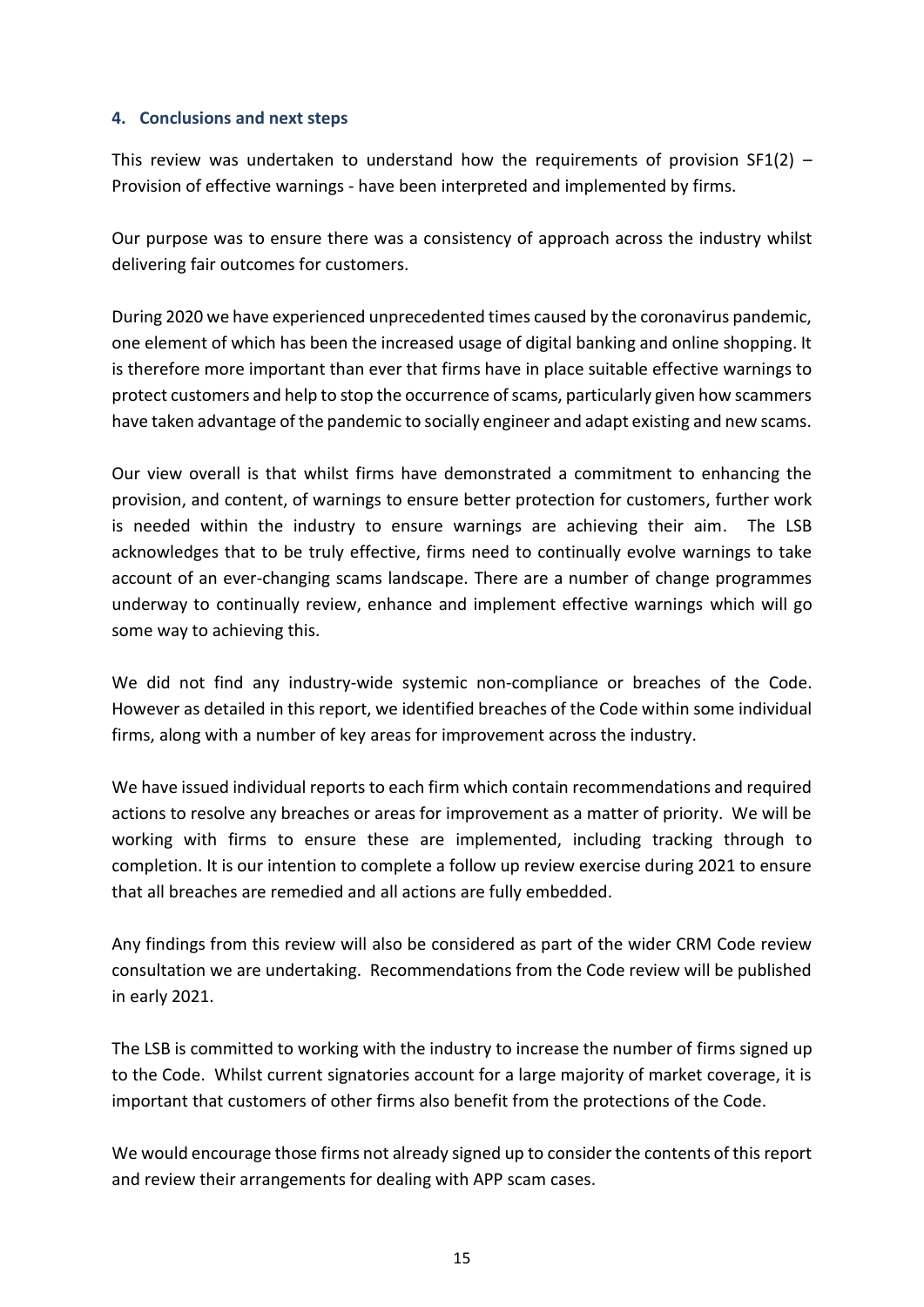## <span id="page-15-0"></span>**Appendix 1 – Key provisions**

| <b>Overarching Provisions (OP)</b>        |                                                                                                                                                             |  |  |  |
|-------------------------------------------|-------------------------------------------------------------------------------------------------------------------------------------------------------------|--|--|--|
| OP <sub>1</sub>                           | In implementing and complying with this Code, Firms should act in a way which                                                                               |  |  |  |
|                                           | advances the following overarching objectives:                                                                                                              |  |  |  |
| (1)                                       | to reduce the occurrence of APP scams                                                                                                                       |  |  |  |
| (2)                                       | to increase the proportion of Customers protected                                                                                                           |  |  |  |
| (3)                                       | to minimise disruption to legitimate Payment Journeys                                                                                                       |  |  |  |
|                                           | <b>Definitions and Scope (DS)</b>                                                                                                                           |  |  |  |
| DS1(2)                                    | Effective Warning $-$ a warning designed and given in accordance with the                                                                                   |  |  |  |
| $(h)$ :                                   | provisions in $SF1(2)(a)$ to (e)                                                                                                                            |  |  |  |
| <b>General Expectations of Firms (GF)</b> |                                                                                                                                                             |  |  |  |
| GF(1)                                     | Firms should participate in coordinated general consumer education and                                                                                      |  |  |  |
|                                           | awareness campaigns.                                                                                                                                        |  |  |  |
| (a)                                       | Firms should take reasonable steps to raise awareness and educate Customers                                                                                 |  |  |  |
|                                           | about APP scams and the risk of fraudsters using their accounts as 'mule                                                                                    |  |  |  |
|                                           | accounts'. Firms should do this by undertaking their own campaigns, and/or                                                                                  |  |  |  |
|                                           | participating in, contributing to, or promoting, campaigns undertaken by other                                                                              |  |  |  |
|                                           | relevant parties.                                                                                                                                           |  |  |  |
|                                           | <b>Standards for Firms (SF)</b>                                                                                                                             |  |  |  |
| <b>Prevention</b>                         |                                                                                                                                                             |  |  |  |
| SF1(2)                                    | Where Firms identify APP scam risks in a Payment Journey, they should take                                                                                  |  |  |  |
|                                           | reasonable steps to provide their Customers with Effective warnings, which                                                                                  |  |  |  |
|                                           | should include appropriate actions for those Customers to take to protect                                                                                   |  |  |  |
|                                           | themselves from APP scams.                                                                                                                                  |  |  |  |
| (a)                                       | Firms should take reasonable steps to make their Customers aware of general                                                                                 |  |  |  |
|                                           | actions that could be taken to reduce the risk of falling victim to an APP scam.                                                                            |  |  |  |
| (b)                                       | Where the Firm identifies an APP scam risk, it should provide Effective warnings                                                                            |  |  |  |
|                                           | to customers. This may occur in one or more of the following:                                                                                               |  |  |  |
| (i)                                       | when setting up a new payee;                                                                                                                                |  |  |  |
| (ii)                                      | when amending an existing payee; and/or                                                                                                                     |  |  |  |
| (iii)                                     | during the Payment Journey, including immediately before the Customer                                                                                       |  |  |  |
|                                           | authorises the payment, before the Customer's account is debited.                                                                                           |  |  |  |
| (c)                                       | Effective warnings should be risk based and, where possible, tailored to the APP                                                                            |  |  |  |
|                                           | scam risk indicators and any specific APP scam types identified through the user                                                                            |  |  |  |
|                                           | interface with which the Customer is initiating the payment instructions.                                                                                   |  |  |  |
| (d)                                       | Effective warnings should enable the Customer to understand what actions they<br>need to take to address the risk, such as more appropriate payment methods |  |  |  |
|                                           |                                                                                                                                                             |  |  |  |
|                                           | which may have additional protections, and the consequences of not doing so.<br>As a minimum, Effective warnings should meet the following criteria:        |  |  |  |
| (e)                                       |                                                                                                                                                             |  |  |  |
| (i)                                       | Understandable – in plain language, intelligible and meaningful to the Customer                                                                             |  |  |  |
| (ii)                                      | Clear - in line with fair, clear and not misleading standard as set out in Principle 7                                                                      |  |  |  |
|                                           | of the FCA's Principles for Businesses;                                                                                                                     |  |  |  |
| (iii)                                     | Impactful - to positively affect Customer decision-making in a manner whereby                                                                               |  |  |  |
|                                           | the likelihood of an APP scam succeeding is reduced. This should include steps to                                                                           |  |  |  |